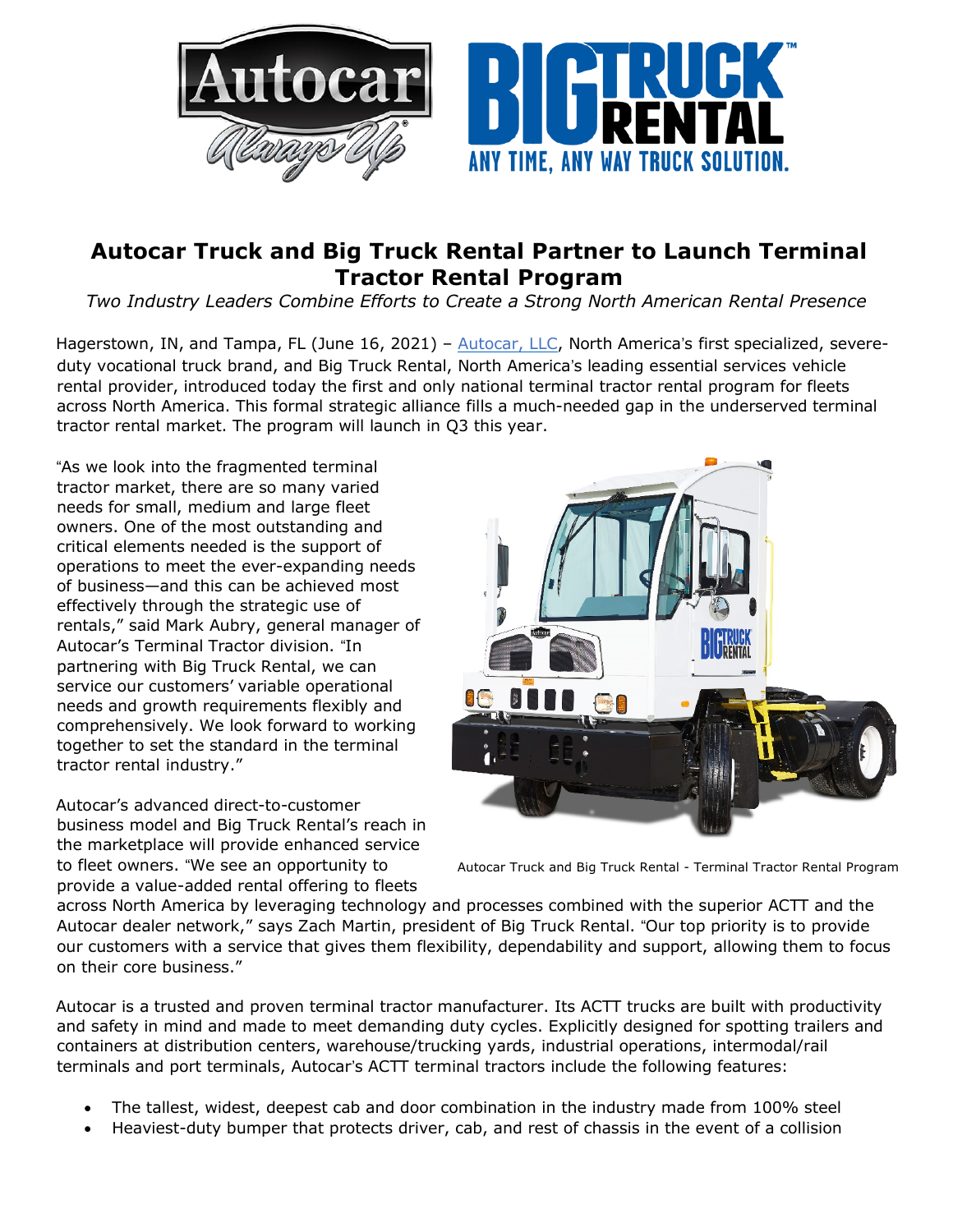- A robust hydraulics system with fast up/down speeds and maximum durability
- Exclusive four-point premium cab air suspension
- Premium cab soundproofing reducing road noise
- Temperature insulation and matting
- Tractor-trailer auto-lock system
- Easy ingress/egress

For more information on Autocar or its terminal tractor rental program, please visit AutocarTruck.com or BigTruckRental.com, or call 888-616-6772.

###

## **ABOUT BIG TRUCK RENTAL**

Big Truck Rental (BTR) is North America's leading source for essential services rental and off-rent trucks. Founded in 2002 by CEO Scott Dols, BTR provides access to these vehicles through direct sales and partner service locations throughout the U.S. and Canada. As the "Anytime, Anyway Truck Solution" provider, BTR is focused on working with operational and fleet leaders to support growth, reduce costs and maximize asset utilization with top-of-the-line, new and like-new equipment.

Big Truck Rental offers a variety of rental programs to meet customer needs. Rental options include:

- **Complete Fleet** for an immediate fleet upgrade and consistent monthly cost, without the burden of traditional truck-buying headaches and with the option to include a full maintenance package
- **Short-Term Rental** for municipalities and independent haulers to maximize core efficiencies and reduce crises within their waste removal businesses
- **Long-Term Rental** for the flexibility some customers need to grow or shrink their fleet in order to efficiently operate their businesses, with the option to include a full maintenance package
- **Rent-to-Purchase** for waste haulers that require access to the latest-model trucks now
- **Instant Rental** for an immediate solution that gives customers the option to take quick action when new opportunities arise
- **Customized Municipal Rental Plans** for all the unique challenges that municipalities face

For more information on Big Truck Rental, visit BigTruckRental.com, or call 888-772-0058.

## **ABOUT AUTOCAR, LLC**

Autocar, LLC, manufacturer of North America's first specialized, severe-duty vocational trucks brand with the most advanced direct-to-customer business model, is the only American-owned and operated original equipment manufacturer (OEM) of trucks. Autocar's severe-duty vocational trucks provide customers with the perfect tools for their job with the most uptime, support and impact to their bottom line. Autocar collaborates with customers to build trucks to their exact specifications and needs. Autocar's purpose-built, severe-service truck lines include ACMD and ACX cab-over trucks, the ACTT and ACTT-E terminal tractors, and the DC-64 Class 8 work trucks.

Autocar Truck recognizes that performance and uptime are everything and offers every customer 24-7 access to its "Always Up" direct factory support center, staffed by expert technicians who engineer and build Autocar's trucks. Autocar promises to provide trucks that deliver the best value, provide the best service and provide a complete solution for customers' needs. The Autocar pledge is to do the work right the first time and to act proactively, in a timely manner and with simplicity. For more information on Autocar Truck, visit **AutocarTruck.com**, or call 765-489-5499.

## **MEDIA CONTACTS**

Jo Trizila, TrizCom PR on behalf of Autocar Truck Email: Jo@TrizCom.com Office: 972-247-1369 Cell/Text: 214-232-0078